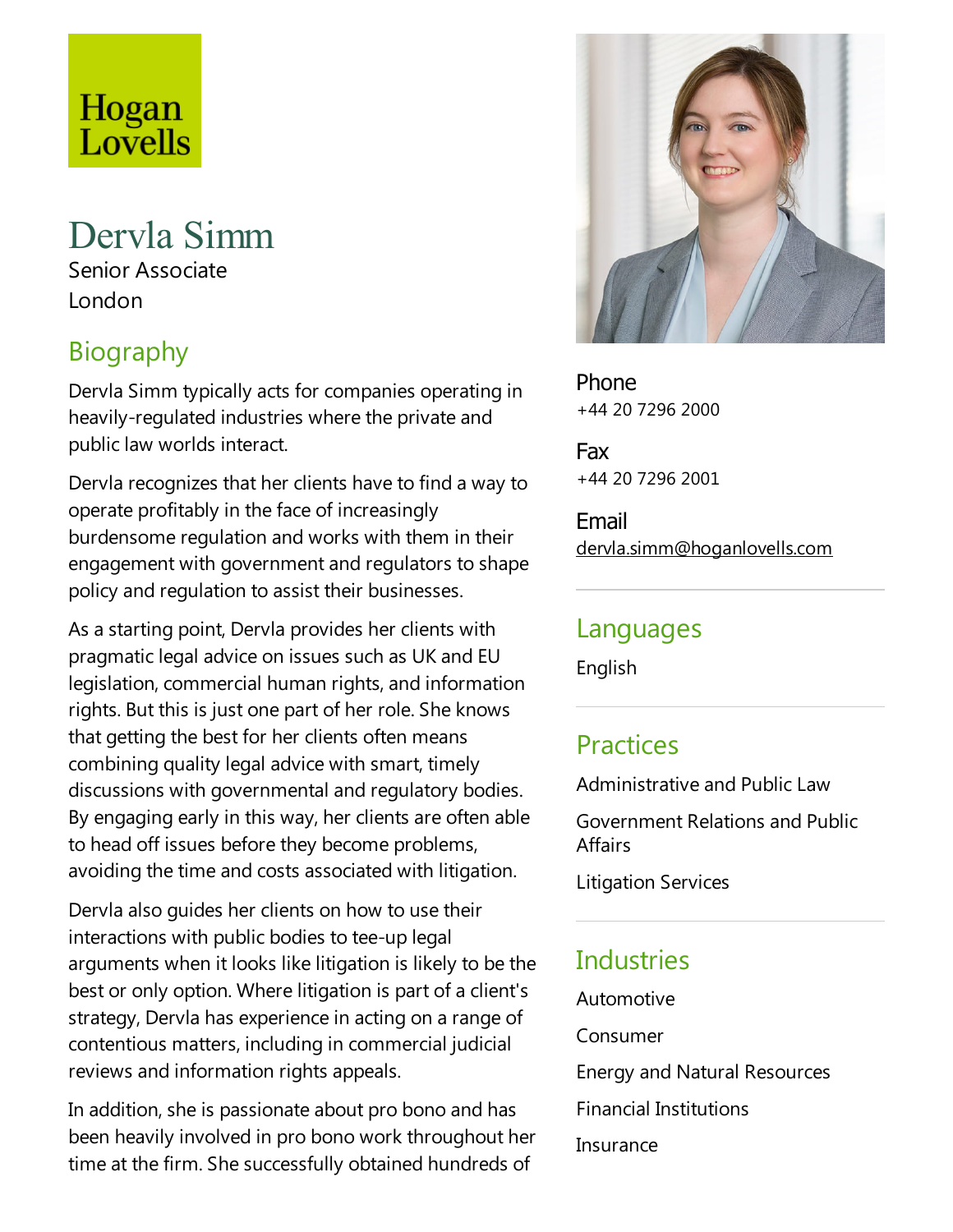thousands of pounds from the Criminal Injuries Compensation Scheme for the victim of a violent assault. Since 2013, she has represented a group of families whose relatives died in Welsh care homes – helping the families to secure an independent review into their deaths and representing them at high profile inquests due to be heard in 2021.

#### Representative experience

Acting for Uber London in its successful (and strategically important) 2018 and 2020 appeals against the decisions by TfL not to renew its licence to operate in London.

Advising The Crown Estate on a range of public law and policy issues of strategic importance.

Advising National Air Traffic Services on issues arising from the COVID-19 pandemic.

Completing asecondment with The Crown Estate which included: public law advice on vires; negotiating and drafting commercial agreements; and advising on IT procurement processes.

Acting for National Air Traffic Services in a dispute with Ryanair regarding the interpretation of EU rules on charges payable for London air traffic control services.

Representing Uber in its 2016 judicial review (both in the High Court and on appeal) of new regulations introduced by TfL for operators and drivers.

Advising British American Tobacco on regulatory and public law issues, in particular relating to the 2016 Tobacco Products Directive and introduction of plain packaging.

Advising The Crown Estate on aspects of the devolution of the management of The Crown Estate after the Scottish independence referendum.

Representing Uber in the 2015 Part 8 claim brought by Transport for London on whether the Uber app constituted an unlawful taximeter.

Advising Uber on key regulatory issues relevant to its

Life Sciences and Health Care Technology and Telecoms

#### Areas of focus

Aviation Legislation and Policy Brexit Judicial Review Legislation Political Law Compliance UK Administrative Law UK Parliamentary Affairs

#### Education and admissions

#### Education

B.A. (Jurisprudence), University of **Oxford** 

Legal Practice Course, BPP University Law School

#### **Memberships**

Member, Administrative Law Bar Association

#### Bar admissions and qualifications

Solicitor, England and Wales